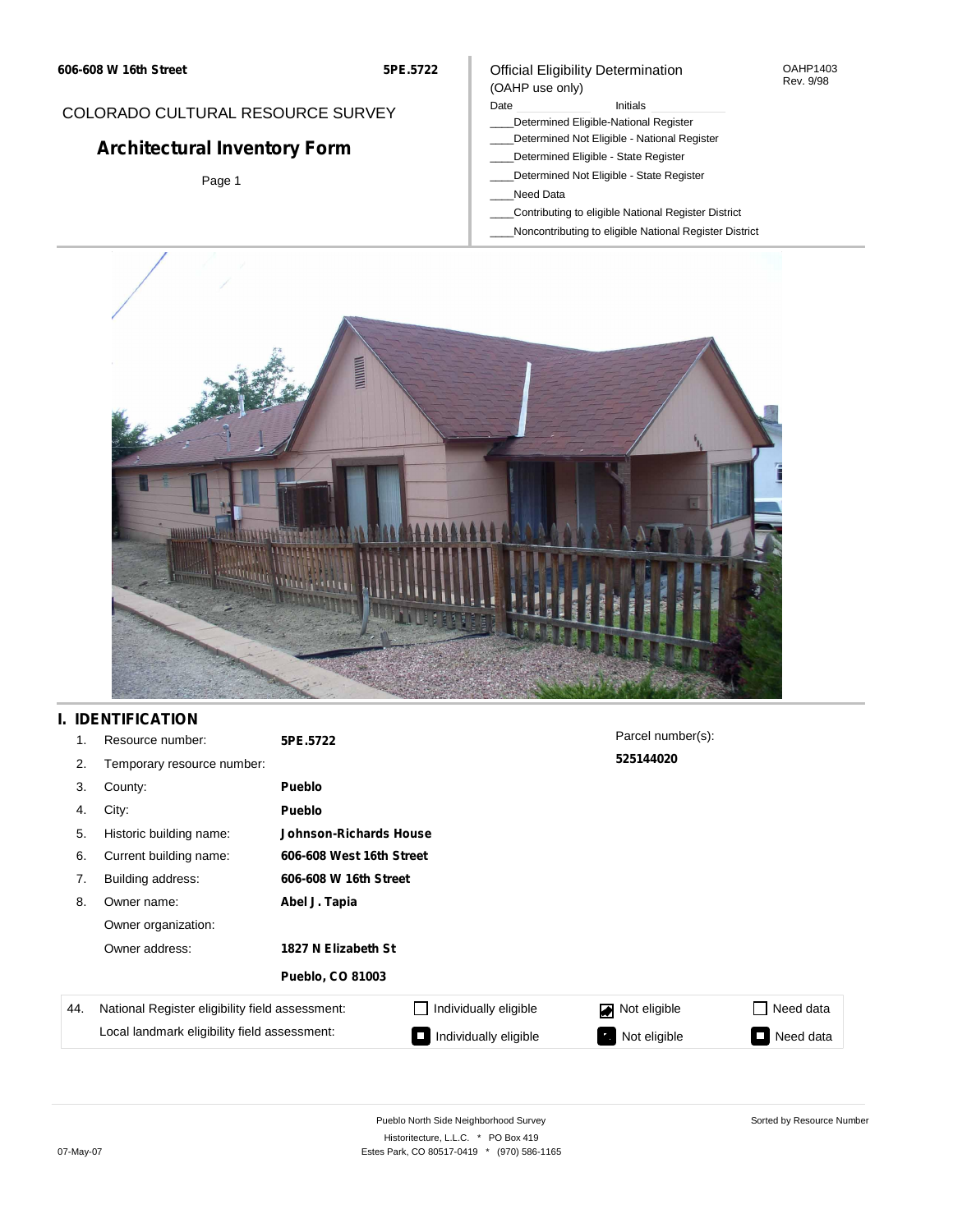Sorted by Resource Number

### **Architectural Inventory Form**

Page 2

### **II. GEOGRAPHIC INFORMATION**

| 9.  | P.M.                    | 6th |     |    |           | Township:                            |  |                         | <b>20S</b>                            |    |           |           | Range:            | 65W |         |
|-----|-------------------------|-----|-----|----|-----------|--------------------------------------|--|-------------------------|---------------------------------------|----|-----------|-----------|-------------------|-----|---------|
|     |                         | NE. | 1/4 | of | <b>SW</b> | 1/4                                  |  | of SW                   | 1/4                                   | of | <b>NE</b> | 1/4       | of Section        |     | 25      |
|     | 10. UTM reference zone: |     |     |    | 13        |                                      |  |                         |                                       |    |           |           |                   |     |         |
|     | Easting:                |     |     |    |           | 533687                               |  |                         |                                       |    |           | Northing: |                   |     | 4236922 |
| 11. | USGS quad name:         |     |     |    |           |                                      |  | <b>Northeast Pueblo</b> |                                       |    |           | Scale:    |                   |     | 7.5     |
|     | Year:                   |     |     |    |           | 1961 (Photorevised 1970 and<br>1974) |  |                         |                                       |    |           |           |                   |     |         |
|     | 12. $Lot(s)$ :          |     |     |    |           |                                      |  | Lots 2 and 3; Block 3   |                                       |    |           |           |                   |     |         |
|     | Addition:               |     |     |    |           |                                      |  |                         | <b>Bartlett &amp; Miller Addition</b> |    |           |           | Year of addition: |     | 1871    |

13. Boundary description and justification:

The boundary, as described above, contains but does not exceed the land historically associated with this property.

Metes and bounds exist:

П

#### **III. ARCHITECTURAL DESCRIPTION**

| 14. | Building plan (footprint, shape):<br>Other building plan descriptions: | <b>Rectangular Plan</b>                                      |                       |
|-----|------------------------------------------------------------------------|--------------------------------------------------------------|-----------------------|
| 15. | Dimensions in feet (length x width):                                   | 1,981 square feet                                            |                       |
| 16. | Number of stories:                                                     | 1                                                            |                       |
| 17. | Primary external wall material(s):                                     | <b>Wood/Horizontal Siding</b><br>Wood/Plywood/Particle Board | Other wall materials: |
| 18. | Roof configuration:                                                    | <b>Gabled Roof/Cross Gabled Roof</b>                         |                       |
|     | Other roof configurations:                                             |                                                              |                       |
| 19. | Primary external roof material:                                        | <b>Asphalt Roof/Composition Roof</b>                         |                       |
|     | Other roof materials:                                                  |                                                              |                       |
| 20. | Special features:                                                      | Fence                                                        |                       |
|     |                                                                        | Porch                                                        |                       |
|     |                                                                        | <b>Window/Glass Block</b>                                    |                       |

21. General architectural description:

Oriented to the south, this duplex rests on a pink-painted concrete foundation. A concrete stairwell provides access to a basement door, opening in the north end of the west elevation. It hosts a brown-painted wood slab door. North of it is a 4-light hopper window, with brown-painted steel frame. Pink-painted, broad, horizontal wooden composition siding clads the exterior walls. Pink-painted sheets of plywood or particleboard, in a vertical-plank pattern, cover the gables. Windows are 1-beside-1light, sliding-sash, with either aluminum or vinyl frames. A fixed-frame window opens in the east end of the façade, and a pair of the same windows appears in the north end of the east elevation. Near the center of this elevation is a small opening containing glass blocks. An integral porch is located in the northeast corner of the front-gabled bay protruding from the center of the asymmetrical front (north) façade. It has a concrete floor and a single support, covered in brown-painted faux brick. It has a black, wrought-iron railing. The principal doorway (for 606) opens in the center of the façade. It hosts a gray, 6-panel metal door. The principal doorway for 608 opens in the south end of the west elevation. It hosts a brown, 6-panel metal door, with a sidelight to the north. Plate-glass sliding doors open on the east side of the rear (south) elevation. A 2-step concrete stoop approaches the door from the west. Red, interlocking asphalt shingles cover the cross-gabled roof. Pink-painted wood **soffit and brown-painted fascia box the eaves.**

22. Architectural style: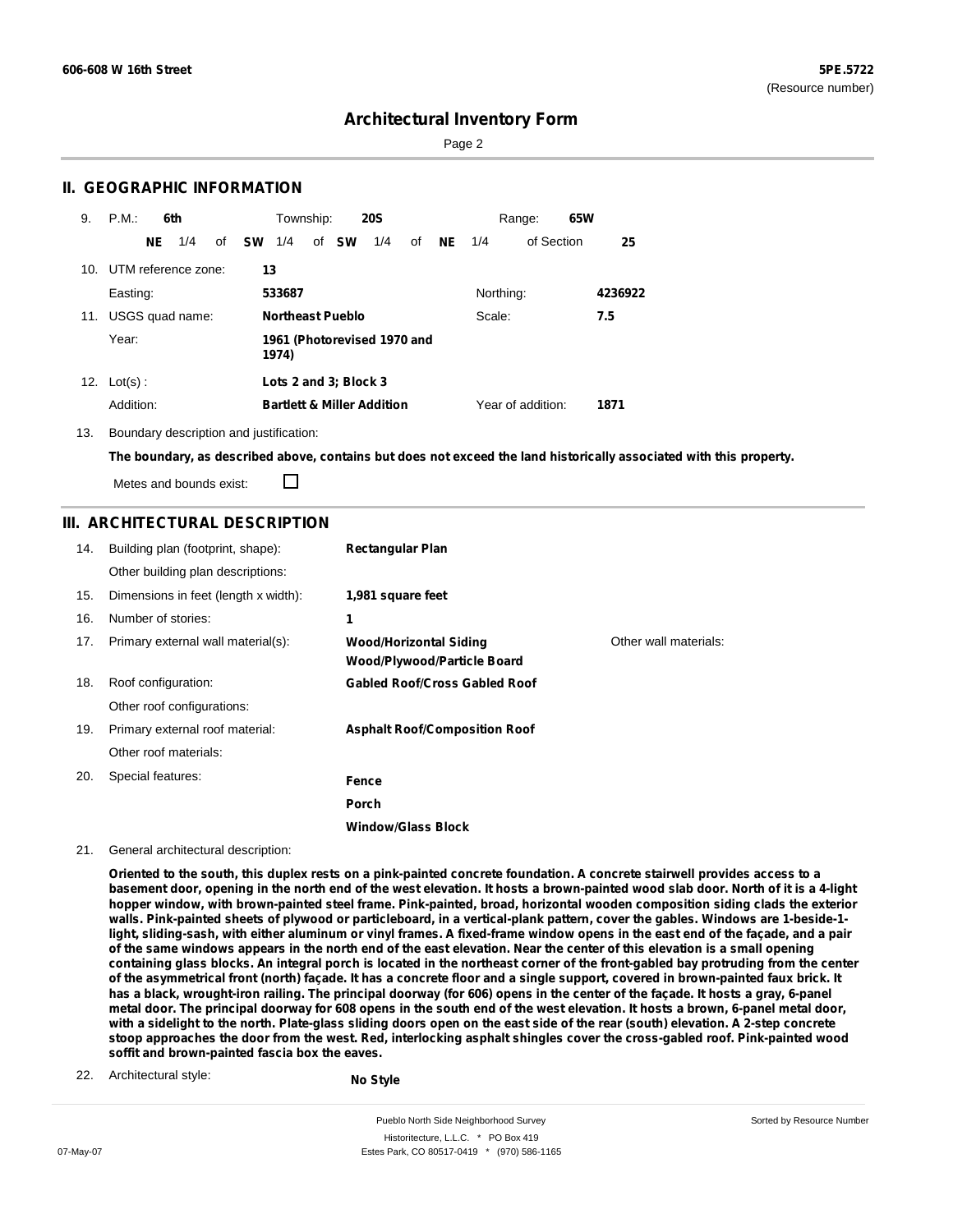Page 3

Other architectural styles:

Building type:

23. Landscape or special setting features:

This property is located on terrain sloping steeply downward from northeast to southwest, with an elevation of around 4,700 feet above mean sea level. The neighborhood features modest, one- and two-story houses. Setbacks from West 16th Street are generally the same on this block. This property is situated on the south side of West 16th Street, between 1509-1511 North Elizabeth Street to the east and 610 West 16th Street to the west. Gravel covers the front yard while grass, with mature landscaping, surrounds the rest of the house. A parking area, from West 16th Street, runs along the west side of the house. Delimiting the eastern side of the property is a wood picket fence while a chain-link fence lines the southern edge of the lot. **Behind (south of) the house are the remains of a concrete retaining wall.**

24. Associated buildings, features or objects: **No associated buildings identified.**

#### **IV. ARCHITECTURAL HISTORY**

| 25. | Date of Construction:  | Estimate:                                                                                                                                               | 1885                             | Actual:                                                                                       |  |
|-----|------------------------|---------------------------------------------------------------------------------------------------------------------------------------------------------|----------------------------------|-----------------------------------------------------------------------------------------------|--|
|     | Source of Information: | Sanborn Fire Insurance Maps (for Pueblo, Colorado). New York: Sanborn Map and<br>Publishing Co., 1883, 1886, 1889, 1893, 1904-05, 1904-51, and 1904-52. |                                  |                                                                                               |  |
|     |                        |                                                                                                                                                         | Co. consulted 1886 through 2003. | Pueblo City Directory. Pueblo, Co.; Salt Lake City; Kansas City, Mo.; and others: R.L. Polk & |  |
| 26. | Architect:             | unknowm                                                                                                                                                 |                                  |                                                                                               |  |
|     | Source of information: |                                                                                                                                                         |                                  |                                                                                               |  |
| 27. | Builder:               | unknown                                                                                                                                                 |                                  |                                                                                               |  |
|     | Source of information: |                                                                                                                                                         |                                  |                                                                                               |  |
| 28. | Original Owner:        | unknown                                                                                                                                                 |                                  |                                                                                               |  |
|     | Source of information: |                                                                                                                                                         |                                  |                                                                                               |  |
| 29. | Construction history:  |                                                                                                                                                         |                                  |                                                                                               |  |

According to Pueblo County Tax Assessor records, this building was constructed in 1900. However city directory listings for this address date to around 1885. Sanborn maps reveal that this house was originally a small, T-shaped building, with the stem of the T facing south. It had a front-gabled front porch. By 1952, the building had gained an addition to the southwest insidefacing corner. Around 1955, this house underwent a massive remodeling, transforming it from a single-family residence into and duplex. At that time a large addition was constructed to the south. The building received the current siding and the **windows were replaced. Many of those windows, in turn, have subsequently been replaced.**

30. Location: **original** Date of move(s):

#### **V. HISTORICAL ASSOCIATIONS**

|     | 31. Original use(s): | <b>Single Dwelling</b>   |
|-----|----------------------|--------------------------|
| 32. | Intermediate use(s): | <b>Multiple Dwelling</b> |
|     | 33. Current use(s):  | <b>Multiple Dwelling</b> |
|     | 34. Site type(s):    | <b>Duplex</b>            |

35. Historical background:

The first resident of this house, constructed around 1885, appears to have been Victor Johnson. Around 1900, Adelbert "Bert" E. Richards, live here. He was a clerk for the Atchison, Topeka & Santa Fe Railway. Richards had three daughters, Mrs. W.B. Chappell, Mrs. Earl Rickey, and Mrs. G.E. Whitney; and three sons, Theodore, A.H. and Frank H.B. Richards.

In 1909, the resident was Orson M. Davis, a teamster. Mrs. Anna Averill lived here in 1914, followed by O.C. Ridgeway in 1919. John A. or Joseph A. Finley and his wife, Mildred, acquired this property around 1925 and remained here through 1940.

Floyd J. Ciruli lived here around 1945, followed by Edward L. Coe in 1950. By 1955, the house appears to have gained a large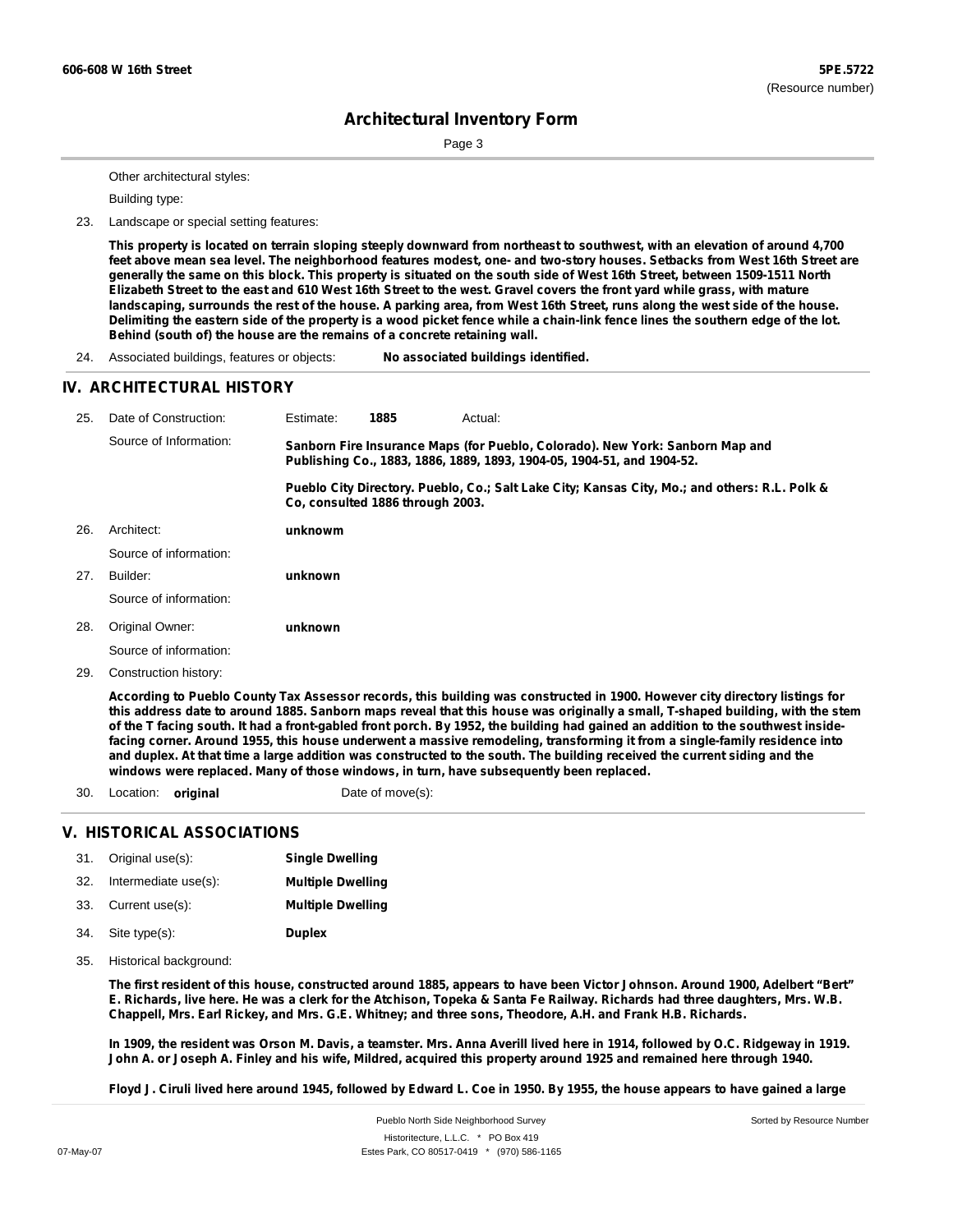Page 4

addition to the south, making it a duplex. That year, the 606 resident was also the owner, Tony E. Lucero, and the 608 renter **was Nick Sandoval. Lucero continued to own the property through at least 1960.**

Cynthia F. and Ezequel E. Baca acquired the property around 1980, selling it to Thomas E. Cowper in 1984. Colorado State **Senator Abel J. Tapia acquired the property in 1995 and operates it as at least 2 rental units.**

**Pueblo County Office of Tax Assessor. Property information card [internet].**

**Pueblo City Directory. Pueblo, Co.; Salt Lake City; Kansas City, Mo.; and others: R.L. Polk & Co, consulted 1886 through 2003.**

**Sanborn Fire Insurance Maps (for Pueblo, Colorado). New York: Sanborn Map and Publishing Co., 1883, 1886, 1889, 1893, 1904-05, 1904-51, and 1904-52.**

**"Richards (Adelbert E.)" [obituary]. Pueblo Chieftain, 5 August 1928, p. 5.**

<sup>36.</sup> Sources of information: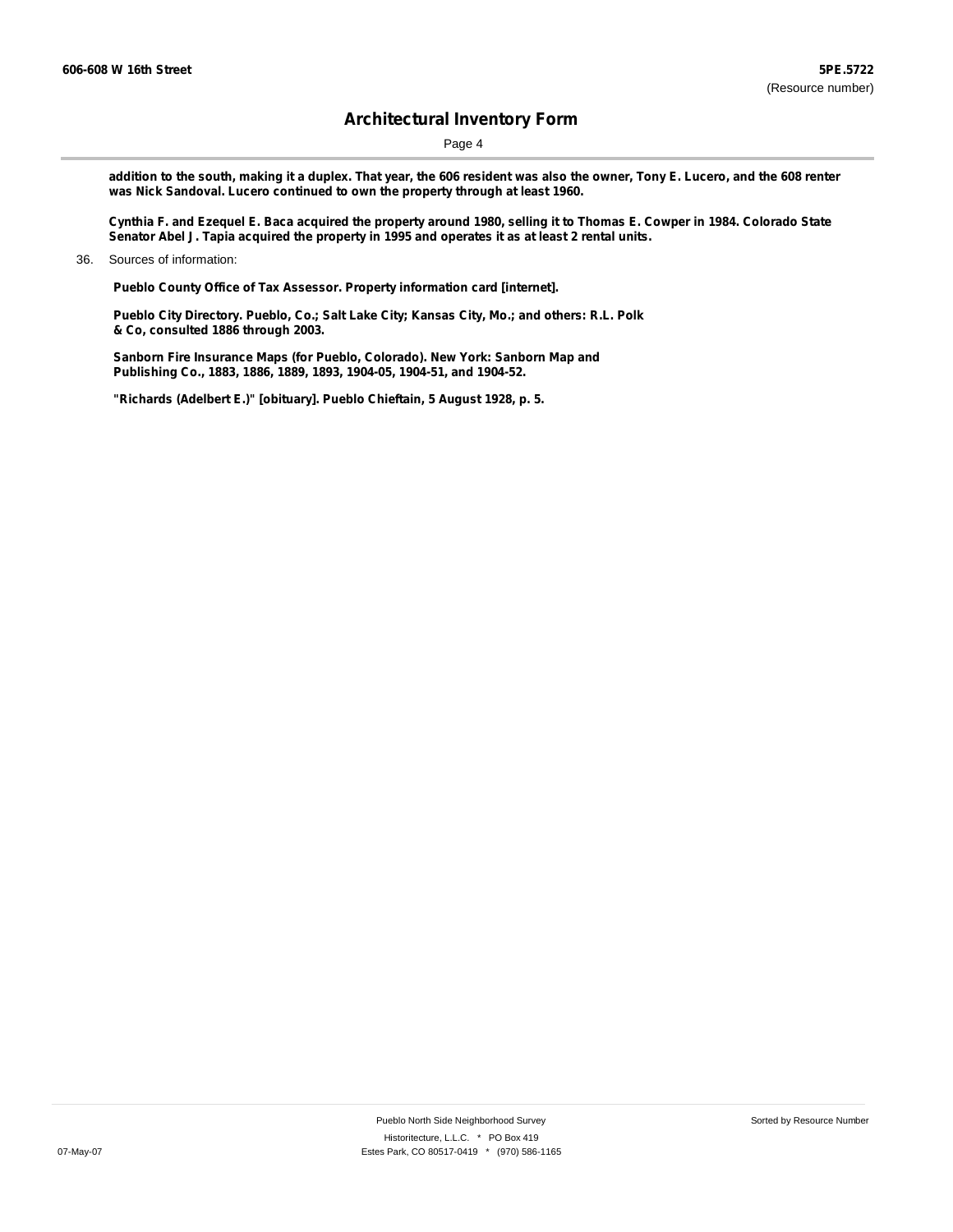÷

Sorted by Resource Number

# **Architectural Inventory Form**

Page 5

|     | <b>VI. SIGNIFICANCE</b>                                                                                                                                                           |  |  |  |  |  |  |
|-----|-----------------------------------------------------------------------------------------------------------------------------------------------------------------------------------|--|--|--|--|--|--|
| 37. | Local landmark designation:<br>Yes $\Box$<br>No.<br>$\mathcal{F}_{\perp}$                                                                                                         |  |  |  |  |  |  |
|     | Designation authority:                                                                                                                                                            |  |  |  |  |  |  |
|     | Date of designation:                                                                                                                                                              |  |  |  |  |  |  |
| 38. | Applicable National Register criteria:                                                                                                                                            |  |  |  |  |  |  |
|     |                                                                                                                                                                                   |  |  |  |  |  |  |
|     | A. Associated with events that have made a significant contribution to the broad pattern of our history.<br>B. Associated with the lives of persons significant in our past.      |  |  |  |  |  |  |
|     | $\Box$<br>C. Embodies the distinctive characteristics of a type, period, or method of construction, or represents the work                                                        |  |  |  |  |  |  |
|     | of a master, or that possess high artistic values, or represents a significant and distinguished entity whose                                                                     |  |  |  |  |  |  |
|     | components may lack individual distinction.<br>D. Has yielded, or may be likely to yield, information important in history or prehistory.                                         |  |  |  |  |  |  |
|     | Qualifies under Criteria Considerations A through G (see manual).<br>П                                                                                                            |  |  |  |  |  |  |
|     | Does not meet any of the above National Register criteria.<br>₩                                                                                                                   |  |  |  |  |  |  |
|     | <b>Pueblo Standards for Designation:</b>                                                                                                                                          |  |  |  |  |  |  |
|     | 1a. History                                                                                                                                                                       |  |  |  |  |  |  |
|     | Have direct association with the historical development of the city, state, or nation; or<br>$\overline{\gamma}$                                                                  |  |  |  |  |  |  |
|     | <u>1b. History</u>                                                                                                                                                                |  |  |  |  |  |  |
|     | Be the site of a significant historic event; or<br>$\blacksquare$                                                                                                                 |  |  |  |  |  |  |
|     | 1c. History                                                                                                                                                                       |  |  |  |  |  |  |
|     | Have direct and substantial association with a person or group of persons who had influence on society.<br>$\mathcal{L}_{\mathcal{A}}$                                            |  |  |  |  |  |  |
|     | <b>2a. Architecture</b>                                                                                                                                                           |  |  |  |  |  |  |
|     | Embody distinguishing characteristics of an architectural style or type; or<br>О                                                                                                  |  |  |  |  |  |  |
|     | <u>2b. Architecture</u>                                                                                                                                                           |  |  |  |  |  |  |
|     | Be a significant example of the work of a recognized architect or master builder, or<br>$\blacksquare$                                                                            |  |  |  |  |  |  |
|     | 2c. Architecture                                                                                                                                                                  |  |  |  |  |  |  |
|     | Contain elements of architectural design, engineering, materials, craftsmanship, or artistic merit which represent a<br>$\Box$<br>significant or influential innovation;          |  |  |  |  |  |  |
|     | 2d. Architecture                                                                                                                                                                  |  |  |  |  |  |  |
|     | Portray the environment of a group of people or physical development of an area of the city in an era of history<br>$\Box$<br>characterized by a distinctive architectural style. |  |  |  |  |  |  |
|     | 3a. Geography                                                                                                                                                                     |  |  |  |  |  |  |
|     | Have a prominent location or be an established, familiar, and orienting visual feature of the contemporary city, or                                                               |  |  |  |  |  |  |
|     | 3b. Geography                                                                                                                                                                     |  |  |  |  |  |  |
|     | Promote understanding and appreciation of Pueblo's environment by means of distinctive physical characteristics<br>or rarity; or                                                  |  |  |  |  |  |  |
|     | 3c. Geography                                                                                                                                                                     |  |  |  |  |  |  |
|     | Make a special contribution to Pueblo's distinctive character.<br>$\sim$                                                                                                          |  |  |  |  |  |  |
|     | Not Applicable                                                                                                                                                                    |  |  |  |  |  |  |
|     | Does not meet any of the above Pueblo landmark criteria.<br>$\Box$                                                                                                                |  |  |  |  |  |  |
| 39. | Area(s) of Significance:<br><b>Not Applicable</b>                                                                                                                                 |  |  |  |  |  |  |
| 40. | Period of Significance:<br>n/a                                                                                                                                                    |  |  |  |  |  |  |
| 41. | National:<br>Level of significance:<br>State<br>Local<br>$\sim$<br>П                                                                                                              |  |  |  |  |  |  |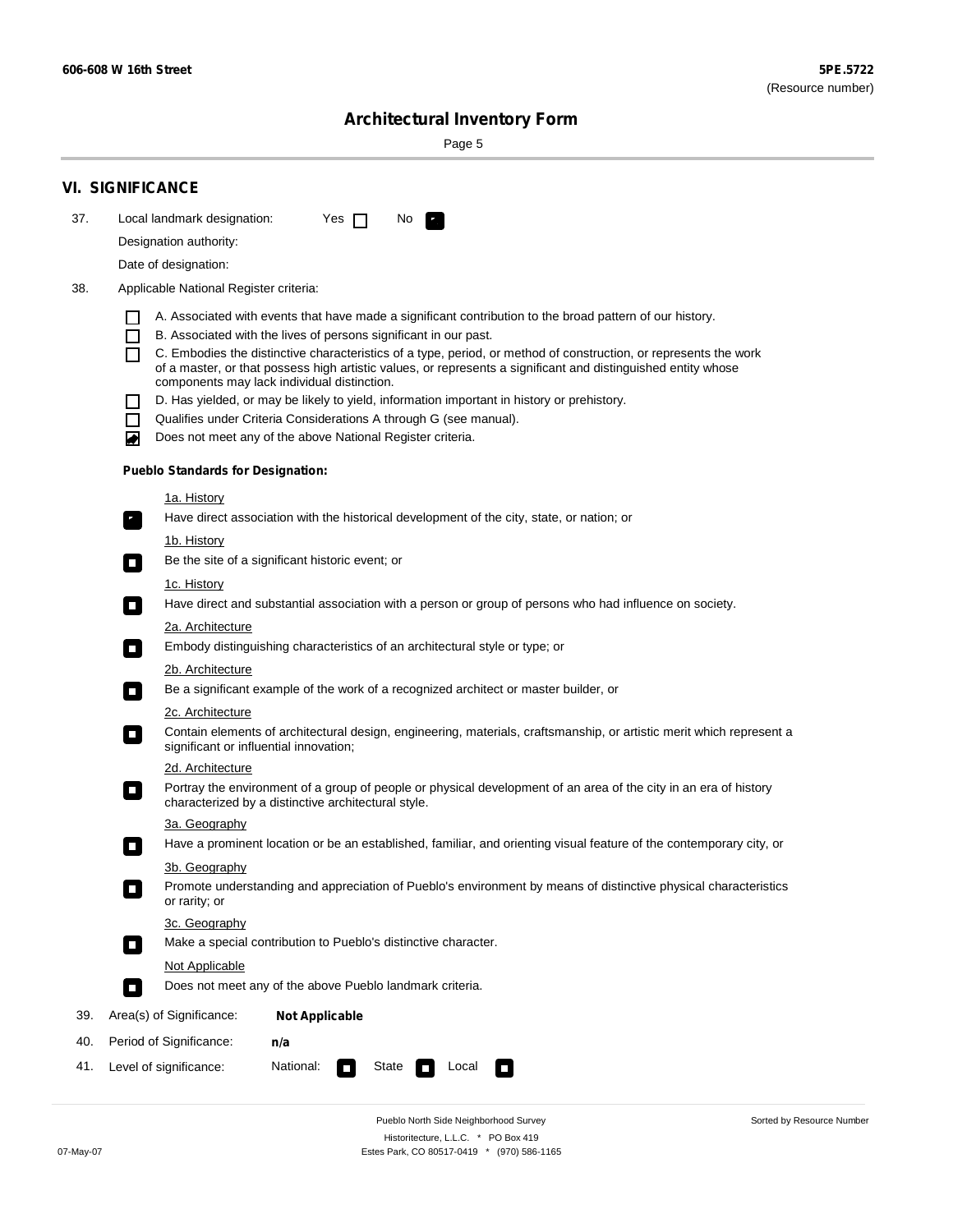Page 6

#### 42. Statement of significance:

This property is historically significant under Pueblo Local Landmark criterion 1A for its association with the development of Pueblo's North Side Neighborhood, particularly as one of the earliest dwellings constructed here. However, the levels of architectural and historical significance, combined with physical integrity, are not to the extent that this property would qualify for individual listing in the National Register of Historic Places, the Colorado State Register of Historic Properties, or as a City of Pueblo Landmark. Because of the lack of physical integrity, it should not be considered a contributing resource **within any potential historic district.**

43. Assessment of historic physical integrity related to significance:

Constructed around 1885, this building exhibits a moderately low level of physical integrity relative to the seven aspects of integrity as defined by the National Park Service and the Colorado Historical Society: location, setting, design, materials, workmanship, feeling, and association. A large addition has altered the original form. Newer wall cladding, replaced windows and doors, and altered or replaced porches have concealed or removed almost all character-defining features. This property **does not retain sufficient physical integrity to convey its architectural and historical significance.**

#### **VII. NATIONAL REGISTER ELIGIBILITY ASSESSMENT**



**classes. Its diversity of architectural styles and forms directly represents the city's changing economic and cultural climates. As well, the neighborhood is distinctive because it appears to have evolved independently of the area's dominant industry, steel manufacturing.**

> Yes Yes

No **D** 

 $\blacksquare$  No  $\blacksquare$  N/A  $\blacksquare$ 

 $N/A$ 

If there is National Register district potential, is this building contributing:

If the building is in existing National Register district, is it contributing: 46.

#### **VIII. RECORDING INFORMATION**

| 47. | Photograph numbers): | <b>CD-ROM Photo Disc: North Side Photos</b><br>File Name(s): 16thstw606-608                                                   |
|-----|----------------------|-------------------------------------------------------------------------------------------------------------------------------|
|     | Negatives filed at:  | <b>Special Collections</b><br><b>Robert Hoag Rawlings Public Library</b><br>100 East Abriendo Avenue<br>Pueblo, CO 81004-4290 |
| 48. | Report title:        | <b>Pueblo North Side Neighborhood Survey</b>                                                                                  |
| 49. | $Date(s)$ :          | 07/20/05                                                                                                                      |
| 50. | Recorder(s):         | <b>Adam Thomas</b>                                                                                                            |
| 51. | Organization:        | Historitecture, L.L.C.                                                                                                        |
| 52. | Address:             | <b>PO Box 419</b>                                                                                                             |
|     |                      | Estes Park, CO 80517-0419                                                                                                     |
| 53. | Phone number(s):     | (970) 586-1165                                                                                                                |
|     |                      |                                                                                                                               |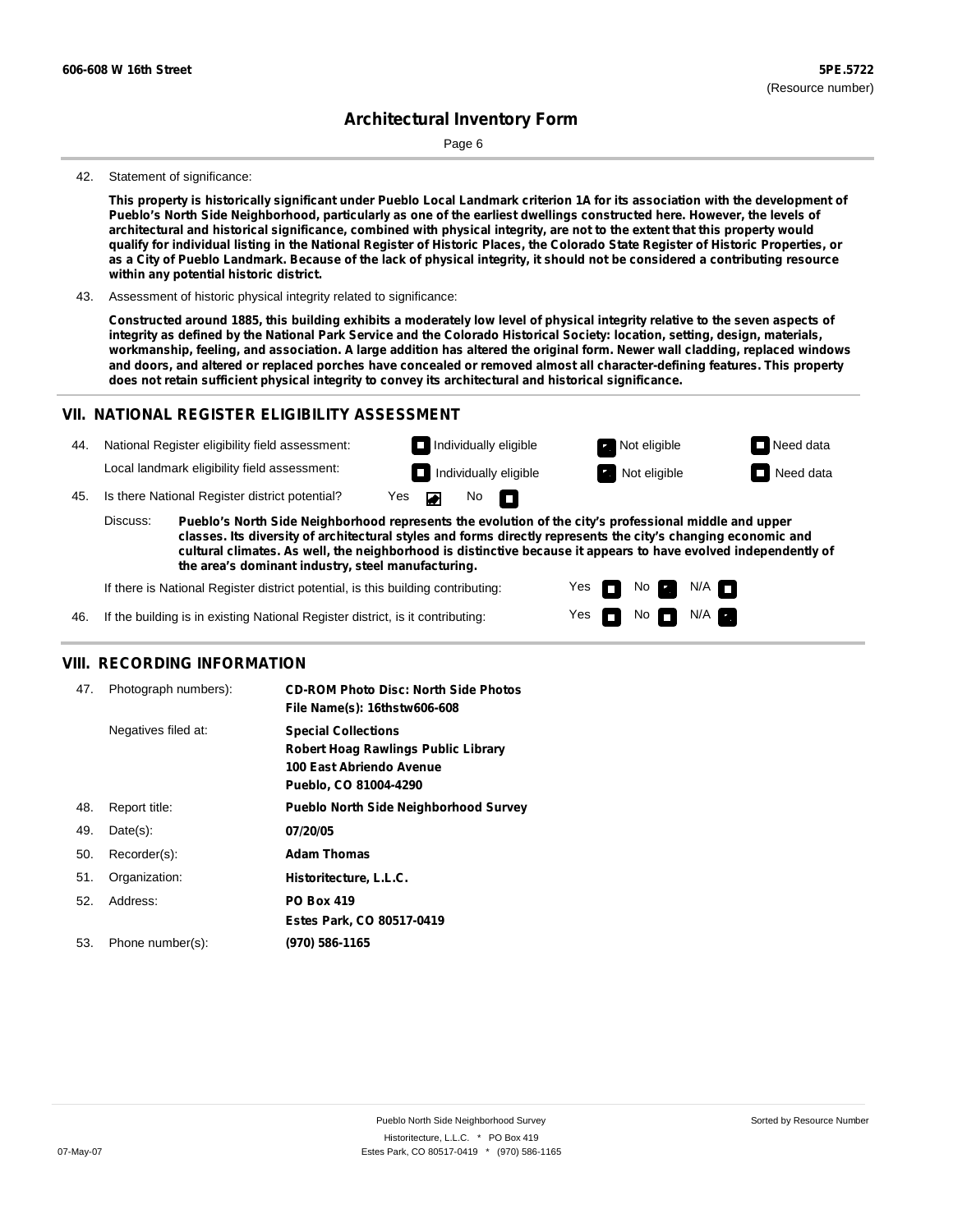Page 7